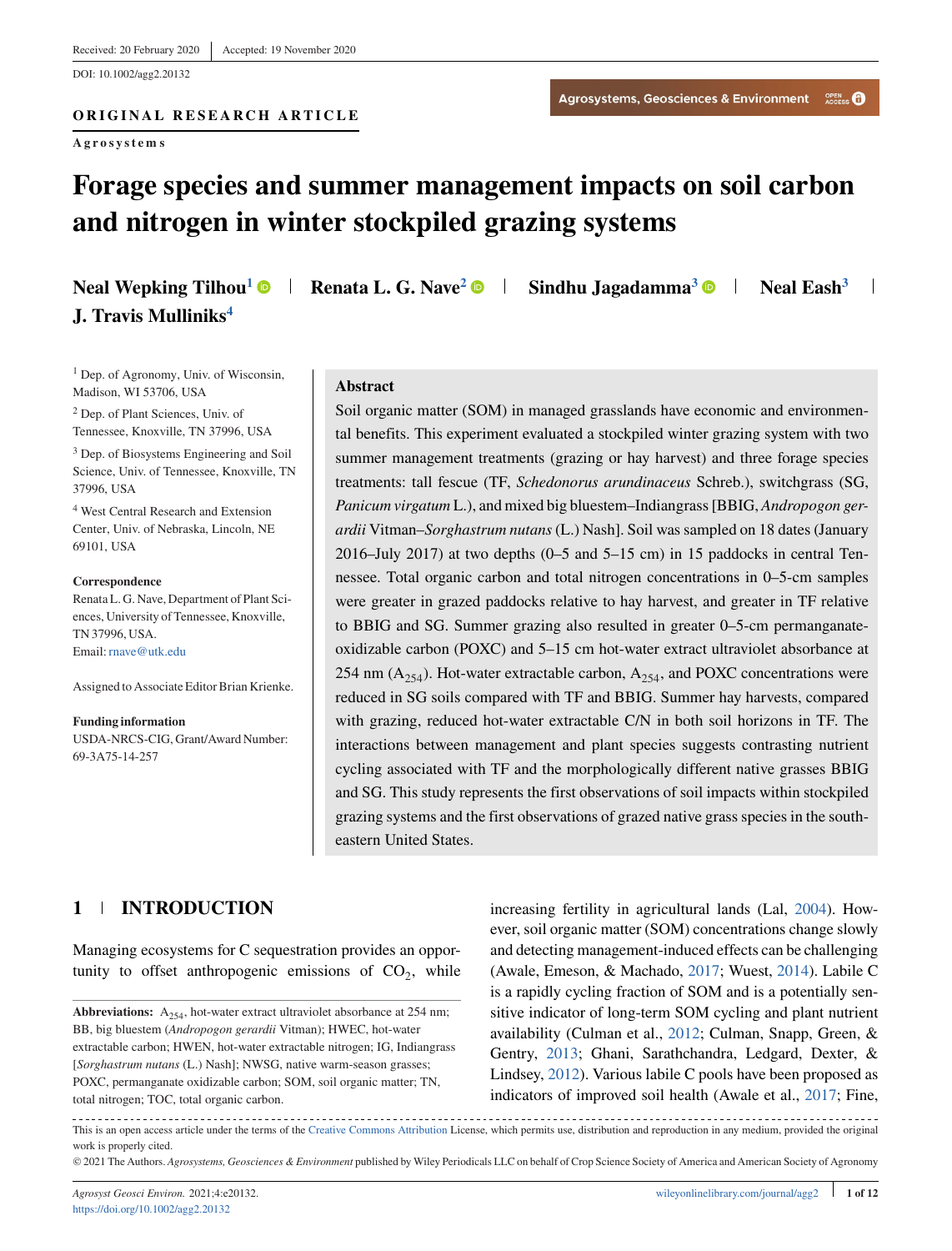van Es, & Schindelbeck, [2017;](#page-10-0) Morrow, Huggins, Carpenter-Boggs, & Reganold, [2016\)](#page-11-0).

Managed perennial grasslands such as pastures, rangelands, haylands or recently proposed bioenergy grasslands can potentially sequester SOM, but the impacts of different grassland species and management strategies are difficult to predict (Abdalla et al., [2018;](#page-9-0) Conant, Cerri, Osborne, & Paustian, [2017;](#page-9-0) McSherry & Ritchie, [2013\)](#page-10-0). Two major management variables are the plant species and harvesting regime. In the southeastern United States, nearly 15 million ha are currently planted with tall fescue (TF, *Schedonorus arundinaceus* Schreb.; Fribourg, Hannaway, & West, [2009\)](#page-10-0). Its prevalence is due to the combination of high digestibility as a  $C_3$  grass and heat tolerance. Increased SOM has been reported in TF swards (Franzluebbers & Stuedemann, [2009;](#page-10-0) Franzluebbers, Endale, Buyer, & Stuedemann, [2012\)](#page-10-0). Native warm-season grasses (NWSG) are an alternative forage base that are more drought and heat tolerant due to their  $C_4$  photosynthetic pathway (Doxon, Keyser, Bates, Harper, & Waller, [2011\)](#page-9-0). Further, NWSG pasture adoption restores endangered ecosystems and improves wildlife habitat (Chamberlain, Paine, Harrison, & Jackson, [2012;](#page-9-0) Harper et al., [2015;](#page-10-0) Noss, [2013\)](#page-11-0). The commercially available and agronomically viable native grasses for the southeastern United States include switchgrass (SG, *Panicum virgatum* L.), Indiangrass [IG, *Sorgastrum nutans* (L.) Nash], and big bluestem (BB, *Andropogon gerardii* Vitman).

Rapid SOM sequestration under restored NWSG has been anticipated, due high historical SOM associated with grasslands (Crews & Rumsey, [2017\)](#page-9-0). Biologically, NWSG allocate greater proportions of C belowground and have greater root recalcitrance relative to introduced  $C_3$  grasses such as TF. However, prior studies have reported variable SOM results (Garten & Wullschleger, [2000;](#page-10-0) Kravchenko et al., [2019;](#page-10-0) Pryatel, [2015;](#page-11-0) Toliver et al., [2018\)](#page-11-0). Soils of restored NWSG systems have exhibited greater SOM accumulation than annual cropping systems (Blanco-Canqui, Gilley, Eisenhauer, Jasa, & Boldt, [2014;](#page-9-0) Liebig, Johnson, Hanson, & Frank, [2005\)](#page-10-0) but comparable or reduced SOM maintenance has been reported when restored NWSG are compared with other managed grassland systems. This outcome has been reported in both SG monocultures (Bransby, McLaughlin, & Parrish, [1998;](#page-9-0) Garten & Wullschleger, [2000;](#page-10-0) Sanderson, [2008\)](#page-11-0) and NWSGdominant prairie restorations (Ampleman, Crawford, & Fike, [2014;](#page-9-0) Fornara, Tilman, & Hobbie, [2009;](#page-10-0) Mahaney, Smemo, & Gross, [2008\)](#page-10-0). Observations comparing the C and N pools of NWSG to widely adopted  $C_3$  species, such as TF, may provide mechanisms for these descrepancies. In addition, no reports of grazed NWSG impacts have been published for the southeastern United States.

Two major management strategies for grasslands are livestock grazing or hay harvest. Previous literature evaluating the impact of grazing and hay harvests on SOM tend to support increased SOM accumulation with grazing management

#### **Core Ideas**

- <sup>∙</sup> Tall fescue pastures increased total organic C and total N concentrations.
- <sup>∙</sup> Soil organic matter accumulation is dependent on both management and species.
- <sup>∙</sup> Grazing management changed labile soil organic matter fractions compared with hay harvesting.

(Koncz et al., [2017;](#page-10-0) Oates & Jackson, [2014;](#page-11-0) Senapati et al., [2014\)](#page-11-0). However, grazing alters multiple nutrient pathways through mechanisms such as trampling, manure distribution, and selective plant removal. It is unknown which of these pathways has the greatest influence on SOM. Winter stockpiled grazing of TF is an economically viable practice in the southeastern United States and provides novel conditions to study grassland management impacts (Fribourg & Bell, [1984;](#page-10-0) Poore & Drewnoski, [2010;](#page-11-0) Shireman, [2015\)](#page-11-0). Stockpiling is the practice of allowing forage to accumulate in the field for grazing when other forage sources are unavailable. Stockpiling forage for winter grazing results in manure application and trampling, but without grazing during the growing season. Therefore, observations of winter stockpiling systems could both quantify the impacts of a common agronomic practice and also evaluate a novel land use strategy. Unlike TF, NWSG species are rarely used for winter stockpiled grazing in the southeastern United States and are considered nutritionally insufficient for most livestock at this senesced maturity stage (Hickman, [2013\)](#page-10-0). However, stockpiled winter NWSG are used in rangeland grazing systems in the United States (Adams, Nelsen, Reynolds, & Knapp, [1986;](#page-9-0) Choat et al., [2003\)](#page-9-0). Recent research has reported that winter stockpiled NWSG can be economically superior in the southeastern United States when low-input, high-biomass winter forage is required (McFarlane, Boyer, & Mulliniks, [2018\)](#page-10-0).

Hot-water extraction and K permanganate oxidation are two methods for isolating labile soil C fractions. Both respond to agronomic management and correlate with microbial community size or microbially accessible nutrients (Culman et al., [2012;](#page-9-0) Ghani, Dexter, & Perrott, [2003;](#page-10-0) Sparling, Vojvodić-Vuković, & Schipper, [1998;](#page-11-0) Weil, Islam, Stine, Gruver, & Samson-Liebig, [2003\)](#page-11-0). Hot-water extractable C and N include the microbial population, soluble soil proteins, and microbially accessible plant carbohydrates (Ghani et al., [2003;](#page-10-0) Sparling et al., [1998\)](#page-11-0). Potassium permanganate oxidation reacts with C sources that are undecomposed or partially decomposed (Culman et al., [2012;](#page-9-0) Hurisso et al., [2016;](#page-10-0) Weil et al., [2003\)](#page-11-0). The ultraviolet absorption (254 nm) of hotwater extractable C can also be recorded and correlates with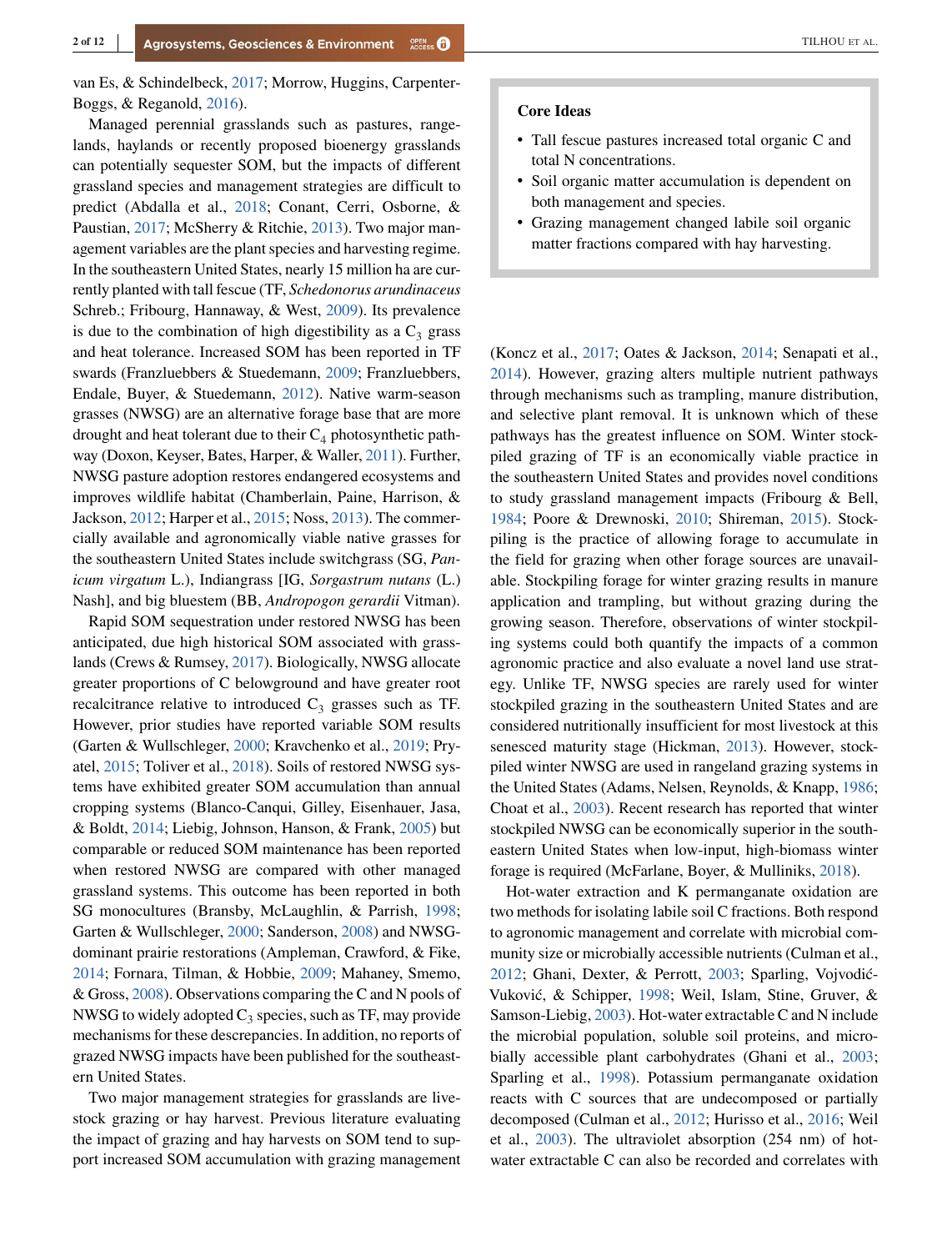solubilized aromatic C components (Bu et al., [2010;](#page-9-0) Weishaar et al., [2003\)](#page-11-0).

The objective of this study is to evaluate bulk and labile soil C and N pools in a stockpiled winter grazing system with contrasting summer management and plant species in the southeastern United States.

# **2 MATERIALS AND METHODS**

### **2.1 Site, history, and management**

The study site is a field trial at the University of Tennessee's Middle Tennessee Research and Education Center in Spring Hill, TN (35.718576 N, −86.962832 W). Soil at the study location is a Maury silt loam, which is classified as a fine, mixed, active, mesic Typic Paleudalf. Routine agronomic soil analysis was carried through the University of Tennessee Extension Soil, Plant and Pest Center. Samples from the 0– 15 cm profile indicated mean soil pH of 5.96, and extractable P, K, Ca, and Mg of 235, 96, 1,890, and 129 mg kg<sup>-1</sup>, respectively (Mehlich-1 extraction). The elevated soil P content was due to the abundance of P-containing parent material at this location. No micronutrient deficiencies were observed within sampling units at the site.

The array of paddocks used in this experiment were established for a field trial evaluating red clover (*Trifolium pratense* L.) establishment, which assigned plant species to paddocks using a completely randomized design. In May 2008, swards were planted by no-till drilling 18 1.2-ha paddocks (Keyser et al., [2016\)](#page-10-0). The plant species were tall fescue ('KY-31'), switchgrass ('Alamo'), or a 1:1 mixture of Indiangrass ('Rumsey') and big bluestem ('OZ-70'). Beginning in 2013, all paddocks were managed for stockpiled winter grazing (2–3 Angus heifers per paddock). Management was consistent for 3 yr prior to the initiation of soil sampling, and two winter grazing cycles occurred during sampling (McFarlane, [2018\)](#page-10-0). Due to limited resources, this experiment sampled five of the eight replicates in the field study (15 out of 24 paddocks). Sampled replicates were chosen based on a common soil type. These paddocks were previously assigned, resulting in an unbalanced factorial experiment between management (summer grazing and summer hay harvest) and plant species. Notably, this experiment was not designed to quantify the impact of stockpiled winter grazing. Instead the treatment variables are three contrasting plant species [tall fescue; big bluestem–Indiangrass (BBIG), and switchgrass] and two summer management regimes (grazing and hay harvest).

The annual management cycle was the following: livestock grazing from January to April, regrowth from April to June, either haying or grazing during June to July, and clipping of the residual in late July to allow uniform regrowth for winter grazing beginning the following January (20-cm residual clipping height for NWSG; 10-cm for TF). Differences in residual height between these forages is in accordance with suggested management practices for NWSG and TF. Paddocks managed for hay were fertilized with 67 kg ha<sup>-1</sup> N (ammonium nitrate) in June of each year in accordance with conventional management practices. Grazed paddocks were not fertilized because manure inputs were expected to balance N availability.

### **2.2 Soil sampling and analysis**

Two 12-mm diameter soil cores (0–5 and 5–15 cm depth; litter layer removed) were taken from four random points in each paddock and composited for analysis (eight total per paddock). Soil samples were collected for extractions 11 times during 2016: 27 January, 9 March, 8 April, 10 May, 6 June, 27 June, 27 July, 24 August, 26 September, 26 October, and 30 November; and 7 times during 2017: 4 January, 3 February, 3 March, 31 March, 3 May, 14 June, and 11 July. Due to the lack of expected short-term variation in bulk nutrients, soil samples were analyzed for total organic carbon (TOC) and total nitrogen (TN) for only four sampling dates: 9 Mar. 2016, 24 Aug. 2016, 3 Mar. 2017, and 11 July 2017.

Soil samples were oven dried at 60 ˚C and then passed through a 2-mm sieve to remove coarse material (Gasch, Mathews, Deschene, Butcher, & DeSutter, [2020\)](#page-10-0). Hot-water extraction was carried out following the method described in Ghani et al. [\(2003\)](#page-10-0), but using a shorter extraction time to extract primarily microbial, rather than plant, carbohydrates and minimize compositional alterations (Nkhili, Guyot, Vassal, & Richard, [2012\)](#page-11-0). Briefly, 10 g of soil (oven dry wt.) were incubated for 4 h at 80 ˚C in 0.1 L water. The sample extracts were immediately filtered and refrigerated until analysis for total C (hot-water extractable carbon, HWEC) and total N (hot-water extractable nitrogen, HWEN) concentrations using Shimadzu TOC-5050 analyzer.

Hot-water extract UV-absorbance at 254 nm, measured in absorbance units per cm (a.u. cm<sup>-1</sup>; A<sub>254</sub>), was quantified using a Genesys 6 UV-VIS spectrophotometer (Thermo Scientific) with a 1-cm path-length cell to determine aromaticity of extracted C (Fernández-Romero, Clark, Collins, Parras-Alcántara, & Lozano-García, [2016;](#page-9-0) Weishaar et al., [2003\)](#page-11-0). Although ultraviolet absorption at 254 nm  $(A_{254})$  is frequently presented as the ratio of absorbance to the soluble carbon (HWEC), this experiment will report  $A_{254}$  since short-term variability in the ratio of  $A_{254}$  to HWEC is predominantly influenced by the more labile and volatile HWEC content (data not shown).

Determination of potassium permanganate  $(KMnO<sub>4</sub>)$  oxidizable carbon (POXC) followed the method reported by Weil et al. [\(2003\)](#page-11-0). Soil was reacted with  $KMnO<sub>4</sub>$  for 2 min on a shaker, immediately centrifuged (5 min at 3,000 rpm), and a diluted portion of the supernatant was analyzed for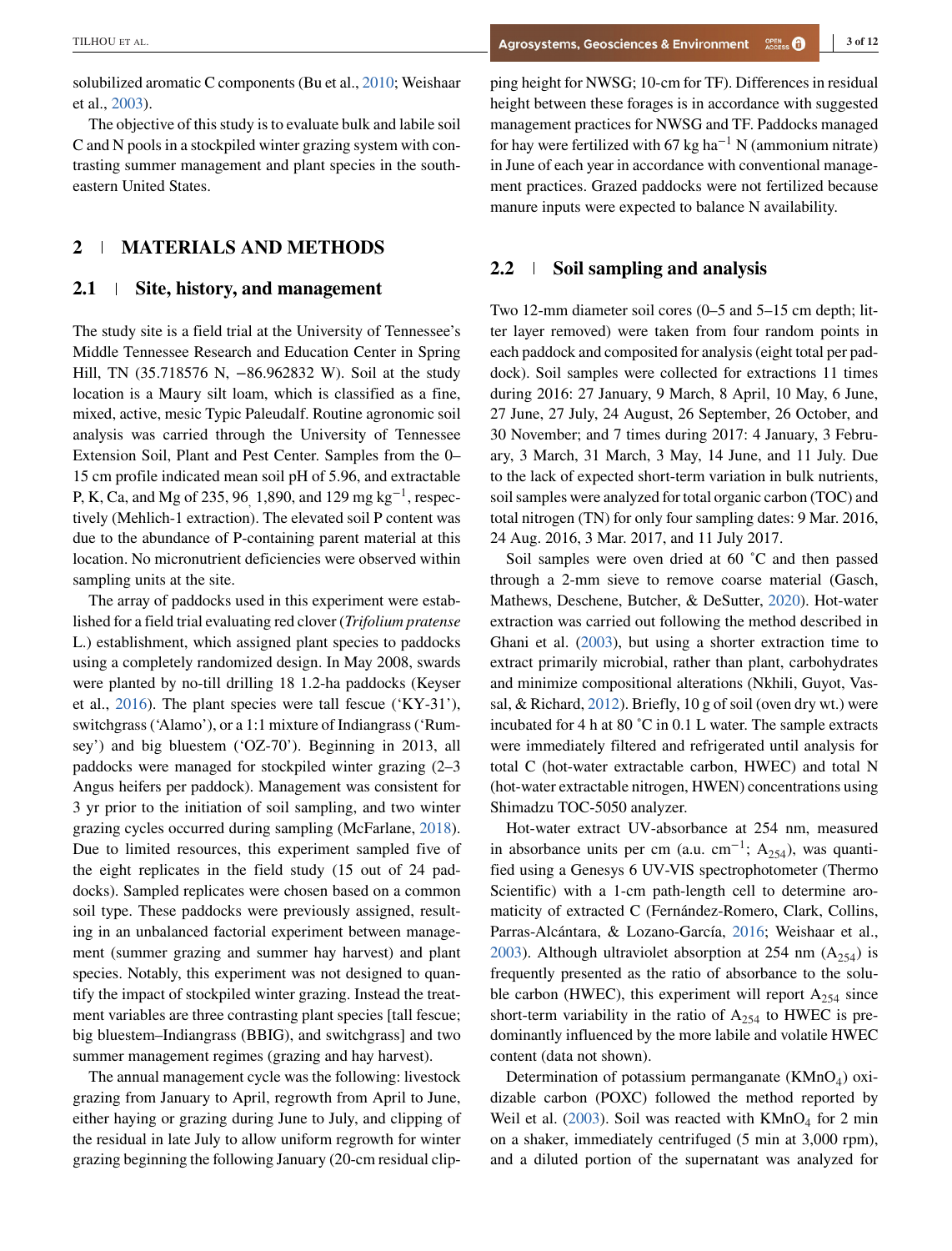<span id="page-3-0"></span>

**FIGURE 1** Cumulative precipitation (cm), growing degree days (base 10 °), monthly difference from 30-yr mean growing degree days (base 10 ˚C), and monthly difference from 30-yr mean precipitation (cm)

absorbance at 550 nm (Powerwave XS, BioTek). The POXC was then calculated using the following equation:

- POXC = (Initial conc of KMnO<sub>4</sub> (mol  $L^{-1}$ )
	- − × Absorbance at 550 nm) × 9*,* 000 mg C mol−1
	- × Volume of reactant∕weight of soil (kg)

where *b* is the slope of a standard curve.

Total organic C and total N of bulk soil were measured on pulverized soil samples by mass spectrometry using a ThermoFlash EA 1112 analyzer.

### **2.3 Data analysis**

Analysis was conducted in R. For each soil variable and soil depth, a mixed-effect model was created (package *lme*)

including management, species, and their interaction as fixed effects. Sampling date was included as a random effect with first-order autocorrelation structure. Mean separation carried out using estimated marginal means with Tukey's adjustment (*emmeans* package; *P <* .05). Model residuals were tested for normal distribution using the Shapiro-Wilk test for normal distribution and where transformed accordingly.

# **3 RESULTS**

# **3.1 Environmental conditions**

During the 2016 season, mean temperature was greater than the 30-yr mean (Figure 1). A drought occurred from August to late November and prevented soil sampling from 5 to 15 cm depth on 26 Sept. 2016 due to excessively hard soil. The 2017 spring and summer had precipitation levels similar to the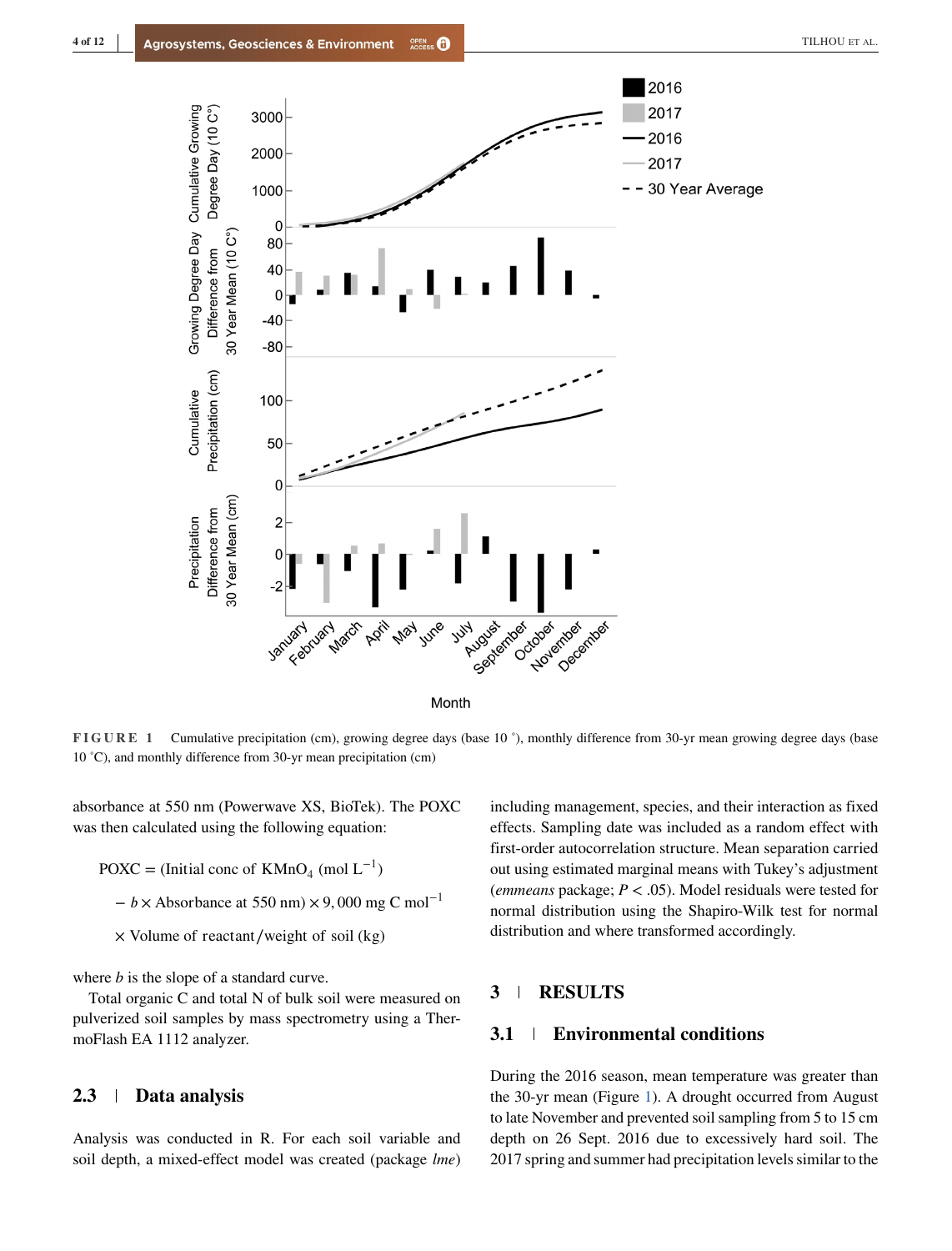<span id="page-4-0"></span>

|            | <b>TABLE 1</b> Mixed model test statistics (F values) of soil variables across 19 sampling dates, two management regimes, and three forage species |
|------------|----------------------------------------------------------------------------------------------------------------------------------------------------|
| treatments |                                                                                                                                                    |

|                                    | Bulk (4 sampling dates; $n = 58$ ) |         |                  | Labile (18 sampling dates; $n = 250$ ) |             |            |                 |             |
|------------------------------------|------------------------------------|---------|------------------|----------------------------------------|-------------|------------|-----------------|-------------|
| $F$ value                          | <b>TOC</b>                         | TN      | <b>TOC/TN</b>    | <b>HWEC</b>                            | <b>HWEN</b> | <b>HWE</b> | $A_{254}$       | <b>POXC</b> |
| $0-5$ cm                           | $-g \ kg^{-1}$ ——                  |         | -mg kg $^{-1}$ - |                                        | C/N         |            | $mg \, kg^{-1}$ |             |
| Forage species                     | $5.99*$                            | $8.05*$ | 2.47             | $16.78*$                               | $17.71*$    | 0.23       | $27.42*$        | $5.26*$     |
| Management                         | $10.27*$                           | $9.49*$ | 2.13             | 0.25                                   | $13.65*$    | $25.68*$   | 0.92            | $9.29*$     |
| Forage species $\times$ Management | 0.19                               | 0.08    | 2.03             | 0.47                                   | $3.36*$     | $3.77*$    | $4.33*$         | 0.57        |
| $5-15$ cm                          |                                    |         |                  |                                        |             |            |                 |             |
| Forage species                     | 0.65                               | 2.49    | 1.72             | 2.27                                   | 5.78*       | 1.45       | 1.3             | $3.05*$     |
| Management                         | 1.38                               | 2.16    | 0.13             | 1.35                                   | $9.62*$     | $24.02*$   | $3.93*$         | 0.01        |
| Forage species $\times$ Management | $3.73*$                            | $3.27*$ | $3.29*$          | 1.57                                   | $3.25*$     | $6.01*$    | 0.26            | 2.41        |

*Note*. TOC, total organic carbon; TN, total nitrogen; HWEC, hot-water extractable carbon; HWEN, hot-water extractable nitrogen; A254, UV-absorbance at 254 nm; POXC, permanganate oxidizable carbon.

\*Significants at *p <* .05.



**FIGURE 2** Total organic carbon (TOC) and total nitrogen (TN) associated with different forage species and management treatments at two soil depths (0–5 and 5–15 cm). Error bars indicate 1 SE from the mean. Variables without a shared letter are significantly different according to Tukey's Honestly Significant Difference test (*P <* .05). Lower case indicates differences due to forage species. Upper case indicates differences due to management. Asterisk indicates a forage species × management treatment interaction (Figures [4](#page-6-0) and [5\)](#page-7-0). Note that the *<sup>y</sup>* axes do not start at zero

30-yr mean but greater than average growing degree day (base 10 °C) accumulation (Figure [1\)](#page-3-0).

### **3.2 Soil properties**

Residuals of models for HWEC, HWEN,  $A_{254}$ , and HWE C/N did not pass the Shapiro-Wilk test for normal distribution but passed the same test after log-normal variable transformation. Multiple significant relationships were detected between management, plant species and the sampled soil variables (Table 1; Supplemental Tables S1 and S2). Bulk soil C and N pools (TOC, TN) were influenced by forage species and management at the 0–5 cm sampling depth, whereas only

interactive effects occurred at 5–15 cm (Table 1; Figure 2). Relative to hay harvest, paddocks that were grazed during summer contained 12.8% greater concentrations of TOC (25.3 and 28.5 g kg−1, respectively) and 9.8% greater concentrations of TN (2.56 and 2.82 g kg<sup>-1</sup>, respectively) in the 0–5 cm layer. At the same depth, TF had greater TOC (29.08 g kg<sup>-1</sup>) and TN (2.919 g kg<sup>-1</sup>) relative to BBIG (TOC 25.61 g kg<sup>-1</sup>; TN 2.508 g kg<sup>-1</sup>) and switchgrass (TOC 25.92 g kg<sup>-1</sup>; TN 2.61 g kg<sup>-1</sup>) (Figure 2).

Labile fractions responded to both management and forage species (Table 1). At 0–5 cm, switchgrass soils had reduced HWEC and HWEN concentrations (639.6 and 77.35 g kg<sup>-1</sup>, respectively) relative to TF (775.9 and 96.38 g  $kg^{-1}$ , respectively) and BBIG (731.1 and 88.33 g  $kg^{-1}$ , respectively)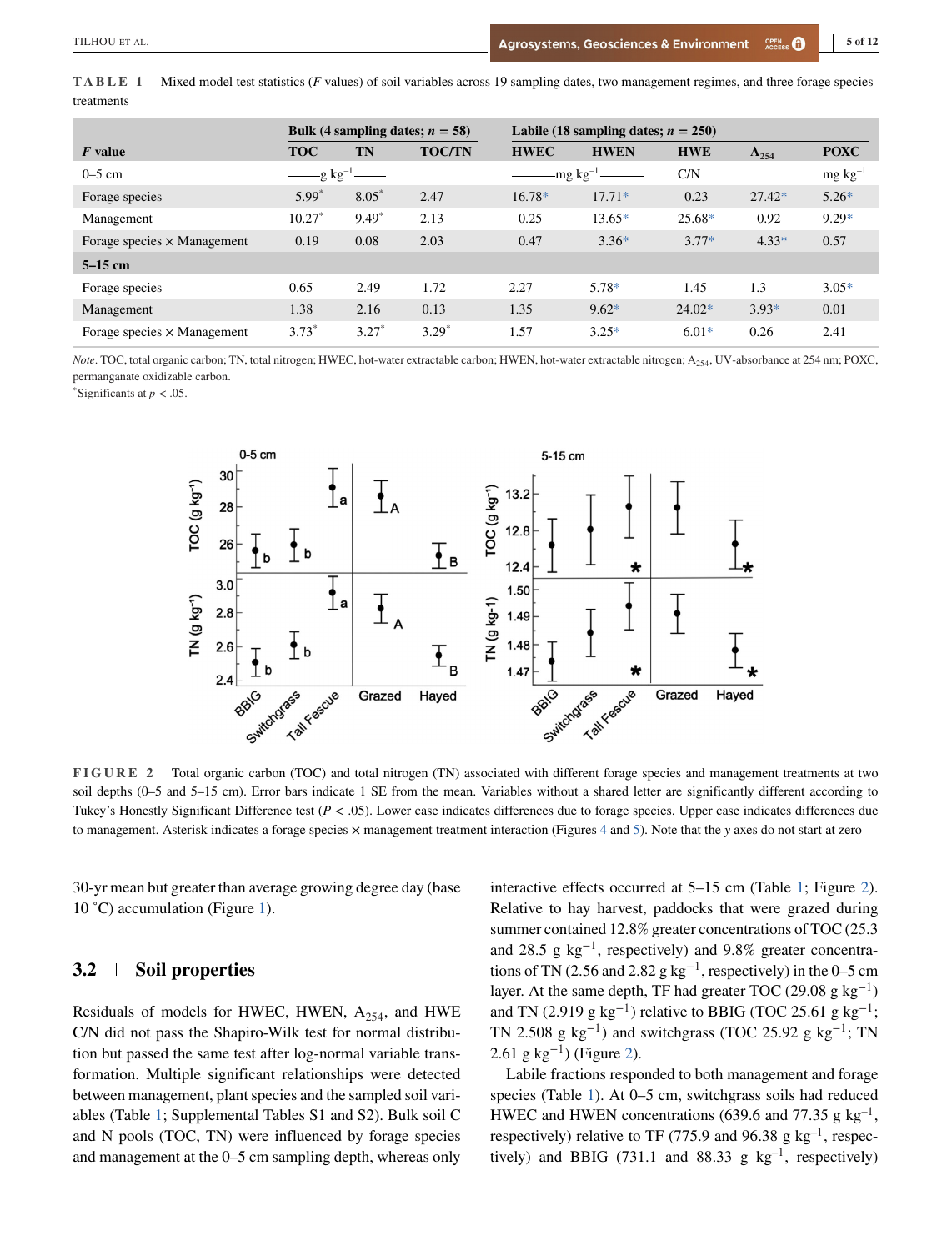<span id="page-5-0"></span>

**FIGURE 3** Values of hot-water extractable carbon (HWEC), hot-water extractable nitrogen (HWEN), the ratio of HWEC and HWEN (HWE C/N), and potassium permanganate oxidizable carbon (POXC) of different forage species and management treatments at two soil depths (0–5 and 5– 15 cm). Error bars indicate 1 SE from the mean. Variables without a shared letter are significantly different according to Tukey's Honestly Significant Difference test  $(P < .05)$ . Lower case indicates differences due to forage species. Upper case indicates differences due to management. Asterisk indicates a forage species × management treatment interaction (Figures [4](#page-6-0) and [5\)](#page-7-0). Note that the *<sup>y</sup>* axes do not start at zero

(Figure 3). An interaction occurred for HWEN at both soil depths (Figures [4](#page-6-0) and [5\)](#page-7-0). Interestingly post-hoc tests did not indicate significant differences due to the interactions in the 5–15 cm TOC, TN, and TOC/TN variables (Figure [5\)](#page-7-0). The strongest management  $\times$  species interactions in these tests were for SG TOC  $(p = .11)$ , SG TN  $(p = .08)$ , and TF TOC/TC  $(p = .11;$  Figure [5\)](#page-7-0).

Post-hoc tests provide evidence that this interaction is due to a greater HWEN concentration in hayed TF relative to grazed and a lack of management variation in SG (Figure [4\)](#page-6-0). A strong management effect (grazed *>* hayed) was found in HWE C/N (12.2% at 0–5 cm and 10.9% at 5–15 cm), with an additional interactive effect for HWEN (Table [1;](#page-4-0) Figures [4](#page-6-0) and [5\)](#page-7-0). The HWE  $\times$  C/N interaction can be attributed to a strong response in TF due to management (Figures [4](#page-6-0) and [5\)](#page-7-0). The POXC pool varied due to both species and management at 0–5 cm and only varied due to species at 5–15 cm (Table [1;](#page-4-0) Figure 3). Specifically at 0–5 cm, BBIG and TF had greater POXC concentration relative to SG and grazed paddocks had greater POXC concentration compared with paddocks managed for hay in summer (Figure 3). At 5–15 cm, BBIG had a greater POXC concentration relative to SG (Figure 3). An interactive effect occurred in A254 at 0–5 cm depth due a greater A254 concentration in grazed BBIG and a lack of significant management responses in SG and TF (Figure [4\)](#page-6-0). At 5–15 cm, grazed paddocks contained greater A254 relative

to hayed paddocks (0.287 and 0.276 a.u.  $cm^{-1}$ , respectively; Table [1\)](#page-4-0).

### **4 DISCUSSION**

#### **4.1 Bulk organic matter variation**

In agreement with prior reports, TF soils contained greater TOC and TN concentrations relative to the NWSG and grazing summer management resulted in greater TOC and TN concentrations relative to hay harvest (Bransby et al., [1998;](#page-9-0) McSherry & Ritchie, [2013;](#page-10-0) Abdalla et al., [2018;](#page-9-0) Kravchenko et al., [2019;](#page-10-0) Figure [2\)](#page-4-0). Franzluebbers and Stuedemann [\(2009\)](#page-10-0) reported comparable effects for grazed and hayed TF at a cumulative 0–15 cm depth, with TOC of 20.8 g kg<sup>-1</sup> in grazed treatments (18.2 g kg<sup>-1</sup> in current study) and 14.8 g kg<sup>-1</sup> in hayed treatments (16.8 g kg<sup>-1</sup> in current study). The narrower deviation due to management is due either to the longer length the Franzluebbers and Stuedemann experiment (12 yr) or the mixed grazing and haying management in the stockpiled grazing schedule of the current experiment.

Bulk soil responses were weaker at the 5–15 cm depth, which resulted in significant interactive responses in all bulk soil concentrations, but no significant differences in post-hoc tests (Figure [5\)](#page-7-0). Responses to land use changes are expected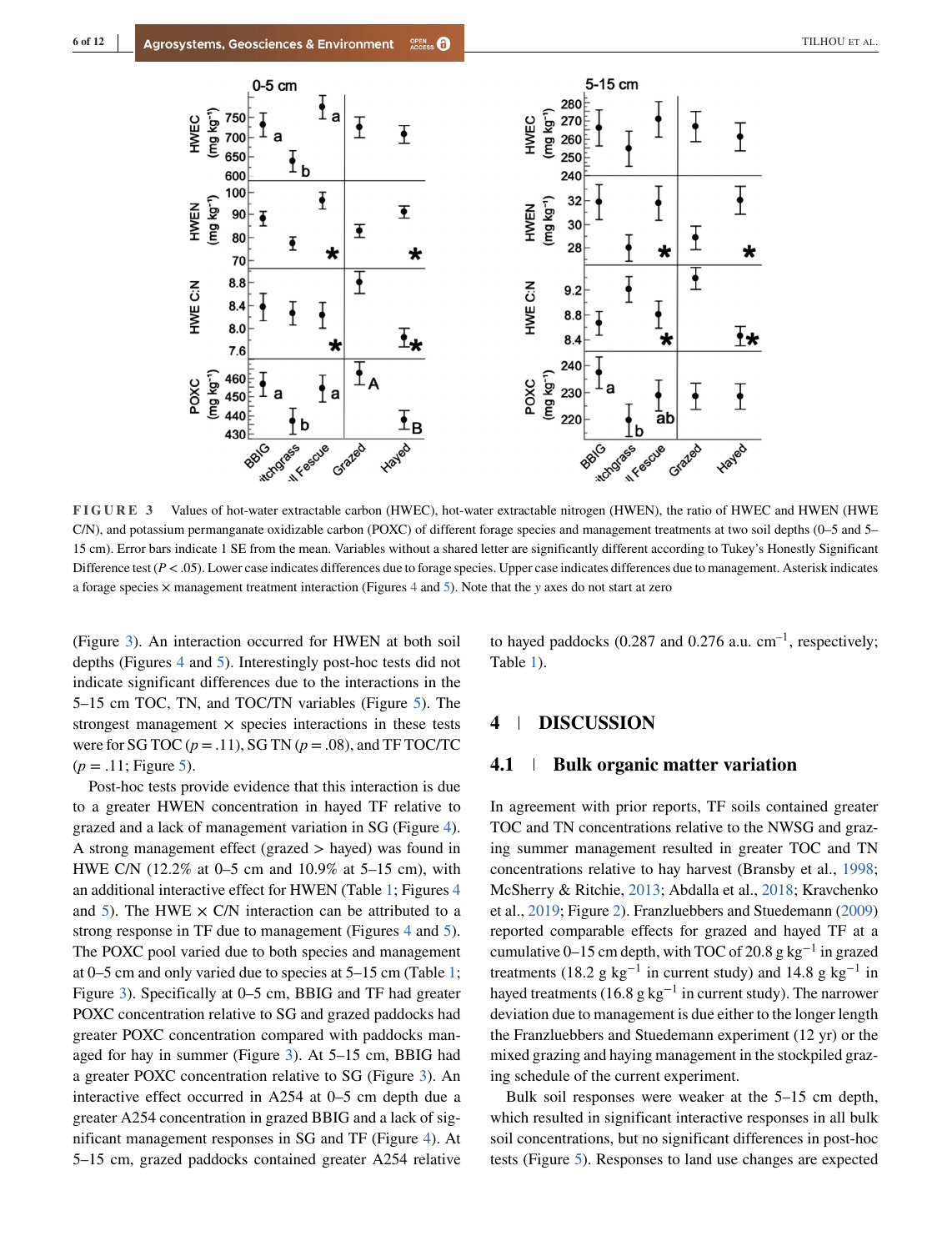<span id="page-6-0"></span>

**FIGURE 4** Values of total organic carbon (TOC), total nitrogen (TN), the ratio of TOC/TN, hot-water extractable carbon (HWEC), hot-water extractable nitrogen (HWEN), the ratio of HWEC and HWEN (HWE C/N), UV-absorbance at 254 nm (A<sub>254</sub>; a.u. cm<sup>-1</sup>) and potassium permanganate oxidizable carbon (POXC; mg kg<sup>-1</sup>) measured at 0–5 cm soil depth. Variables without a shared letter are significantly different according to Tukey's Honestly Significant Difference test ( $P < .05$ ). Bars without letters indicate no significant interaction between management and forage species. Main effects depicted in Figures [2](#page-4-0) and [3](#page-5-0)

to be slower in deeper soil horizons. A trend toward increased accumulation of TOC ( $p = .11$ ) and TN ( $p = .08$ ) in grazed SG is a potentially valuable area for further study since organic matter accumulates slowly at depth and has slower turnover. The interactive response of TOC/TN is likely due to minor increases in the NWSG TOC/TN (BBIG: 4.6%; SG: 3.6%) and a minor TOC/TN reduction in TF  $(-1.1\%;$  Figure [5\)](#page-7-0). It is difficult to speculate on the mechanisms for this change, but the most probable mechanism would be due to differing root morphologies or nutrient uptake strategies between the species (discussed below).

# **4.2 Variation in labile carbon and nitrogen fractions**

Labile fractions in the current study indicate multiple potential pathways for the bulk soil organic matter variability described above. However, the limited number of previous soil studies involving stockpiled grazing systems and grazed

NWSG in non-rangeland systems limits the conclusions that can be drawn regarding mechanisms and causality.

The HWEC and HWEN concentrations of TF and BBIG were approximately 20% greater than switchgrass, albeit with an additional interactive response in TF HWEN (Figure [3\)](#page-5-0). Similarly, POXC had reduced concentrations in the SG associated soil (Figure [3\)](#page-5-0). These labile pools have rapid turnover rates; however, the sustained difference across this experiment suggests large cumulative differences in labile inputs (Bu et al., [2010,](#page-9-0) [2011;](#page-9-0) Culman et al., [2013;](#page-9-0) Ghani et al., [2012\)](#page-10-0). Greater labile nutrient availability within TF paddocks may explain the greater TOC and TN maintenance relative to SG since these fractions stimulate greater microbial activity (Figure [2;](#page-4-0) Castellano, Mueller, Olk, Sawyer, & Six, [2015;](#page-9-0) Cotrufo, Wallenstein, Boot, Denef, & Paul, [2013\)](#page-9-0). This explanation, however, does not hold for BBIG, which has elevated labile concentrations relative to SG, but equivalent TOC and TN contents (Figure [2\)](#page-4-0). The comparable labile soil pools between TF and BBIG contrasts with their TOC and TN contents (Figure [2\)](#page-4-0). The elevated labile soil concentrations are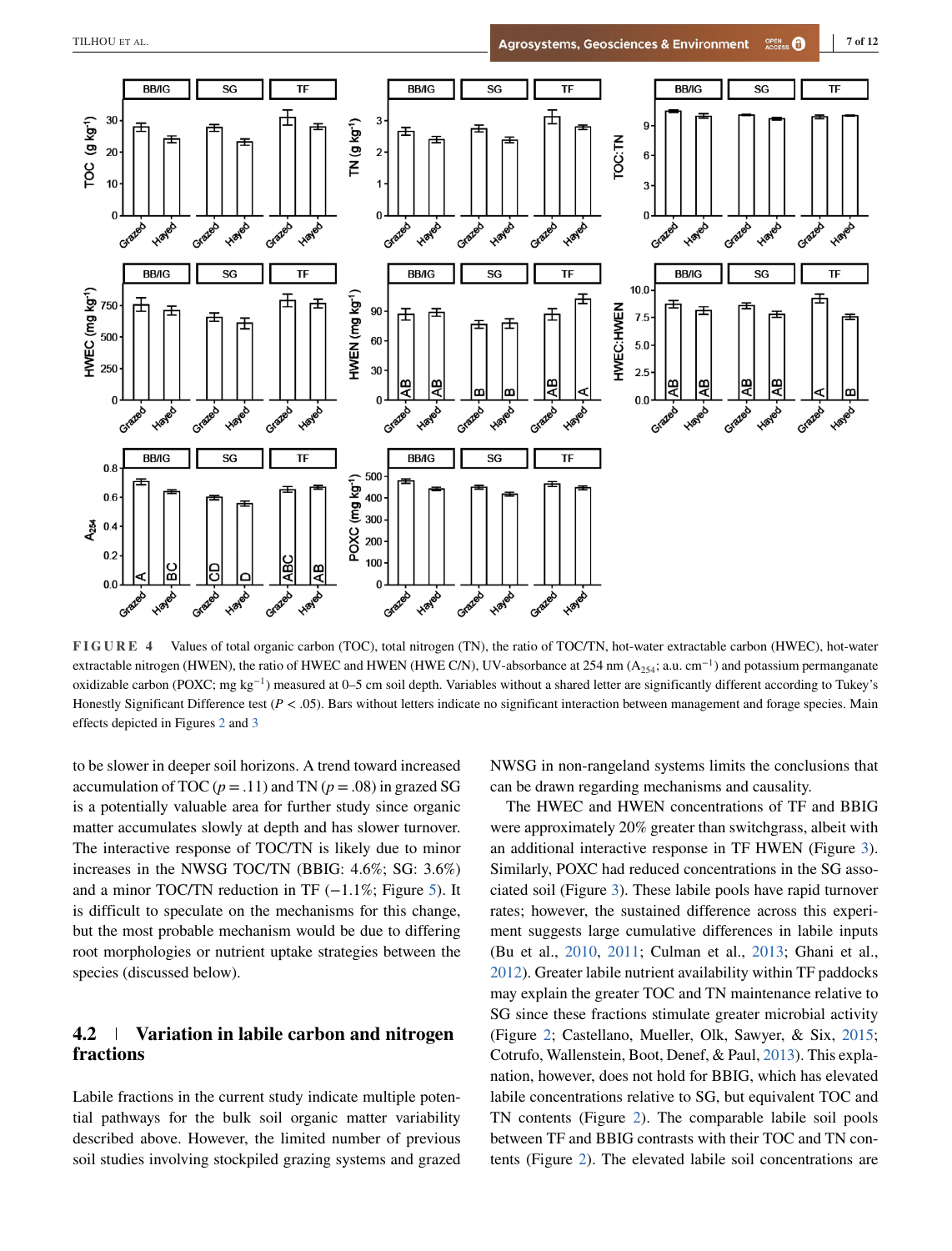<span id="page-7-0"></span>

**FIGURE 5** Values of total organic carbon (TOC), total nitrogen (TN), the ratio of TOC/TN, hot-water extractable carbon (HWEC), hot-water extractable nitrogen (HWEN), the ratio of HWEC and HWEN (HWE C/N), UV-absorbance at 254 nm (A<sub>254</sub>; a.u. cm<sup>-1</sup>) and potassium permanganate oxidizable carbon (POXC; mg kg−1) measured at 5–15 cm soil depth. Variables without a shared letter are significantly different according to Tukey's Honestly Significant Difference test ( $P < .05$ ). Bars without letters indicate no significant interaction between management and forage species. Main effects depicted in Figures [2](#page-4-0) and [3](#page-5-0)

also unexpected as BBIG is more similar morphologically with SG and both are  $C_4$  grasses. The lack of TOC accumulation in BBIG could be due to the mixed species composition of the treatment or be the result of plant traits specific to BBIG (Craine, [2006;](#page-9-0) Craine, Froehle, Tilman, Wedin, & Chapin, [2001\)](#page-9-0). Alternatively, switchgrass may be an outlier among warm-season bunchgrasses due to adaptations for deep rooting and highly recalcitrant root material (Craine et al., [2002\)](#page-9-0). Both of these traits could contribute to the observed decrease in SG labile soil concentrations.

The NWSG did have a shared response in shallow soil soluble aromatic concentrations  $(A_{254})$ , which increased with summer grazing (Figure [4\)](#page-6-0). This was significant in BBIG, with a parallel trend in SG (Figure [4\)](#page-6-0). Increased soluble aromatic compounds could be due to an increased litter layer in grazed NWSG. Specifically, NWSG maintain greater aboveground biomass with greater proportions of stem material, particularly in mid-summer (Gelley, Nave, & Bates, [2016\)](#page-10-0). This standing biomass resulted in large quantities of trampled aboveground material during grazing.

The increased POXC in grazed paddocks, relative to hay, aligns with expected greater belowground investment in roots and exudates in response to grazing (Abdalla et al., [2018;](#page-9-0) Piñeiro, Paruelo, Oesterheld, & Jobbágy, [2010;](#page-11-0) Sun et al., [2017\)](#page-11-0). However, the lack of management response in HWEC does not support this conclusion. Prior reports have found associations between HWEC, soil organic matter accumulation, and grazing (Ghani et al., [2003;](#page-10-0) Lambie, Ghani, Mudge, & Stevenson, [2019;](#page-10-0) Stevenson, Sarmah, Smernik, Hunter, & Fraser, [2016\)](#page-11-0). The aromatic C component of HWEC  $(A_{254})$ was also elevated in grazing, relative to hay paddocks at 5–  $15 \text{ cm}$  (0.287 and 0.276 a.u. cm<sup>-1</sup>, respectively; Table [1\)](#page-4-0). Similar to the lack of management responses in HWEC overall, it is difficult to account of which mechanisms could be causing these observations.

A strong, parallel species  $\times$  management interactive response occurred at both depths in HWE C/N and HWEN (Table [1;](#page-4-0) Figures [4](#page-6-0) and 5). The decrease in TF HWE C/N relative to NWSG is likely a reflection of contrasting plant nutrient acquisition traits. Relative to the NWSG species,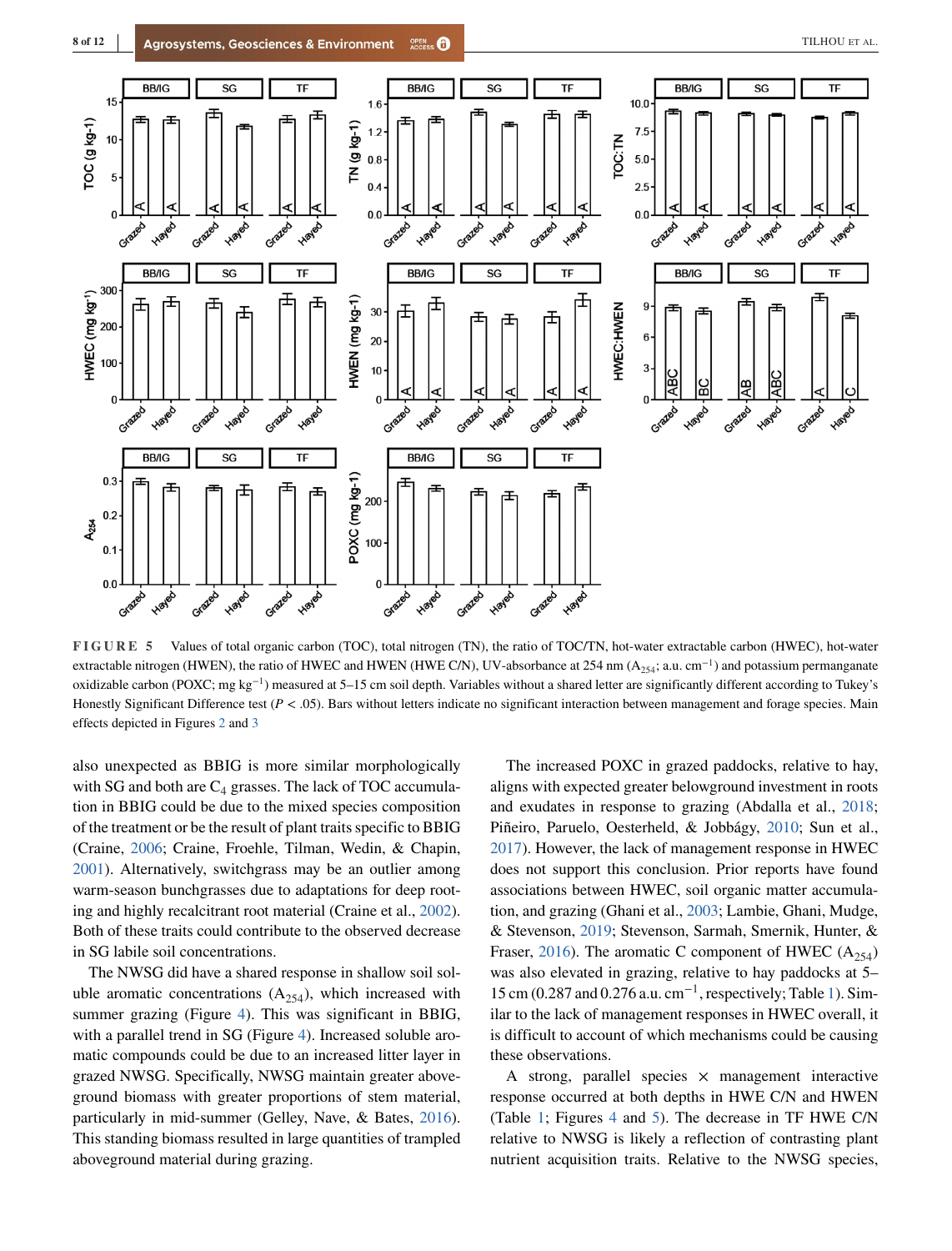TF is morphologically adapted for rapid growth and rapid turnover of above- and belowground material (Craine et al., [2001,](#page-9-0) [2002\)](#page-9-0). This can be seen in the low C/N of TF, which may directly or indirectly elevate labile N contents.

One possible explanation is that TF swards poorly buffer the N input provided by the fertilization in the hay treatment. The N fertilization rate of the current study was expected to be below the expected N removal from harvests. Boyer et al. [\(2015\)](#page-9-0) reported mean yields of 5–8 and 10–15 Mg ha<sup>-1</sup> and crude protein contents ( $N\% \times 6.25$ ) between 9–12 and 9–11% for BBIG and SG hay harvests, respectively. This accounts for average removal rates around 70–150 kg N ha−<sup>1</sup> per harvest, relative to the 67 kg ha<sup>-1</sup> applied in this experiment. Similarly, TF, with crude protein contents between 11 and 20%, would require 3–4 Mg ha<sup>-1</sup> yr<sup>-1</sup> in summer hay removal to balance the N inputs in the current experiment (Burns, Fisher, & Pond, [2011;](#page-9-0) Kallenbach, Bishop-Hurley, Massie, Rottinghaus, & West, [2003\)](#page-10-0). It is therefore possible that this labile N response is due to fertilization of TF when managed for summer hay harvest.

Although fertilization is a potential explanation, there was no evidence of bulk soil N accumulation in TF (Figures [4](#page-6-0) and [5\)](#page-7-0). To the contrary, a weak increase in hayed TOC/TN occurred at 5–15 cm in TF  $(p = .11)$ , which contrasted with slight decreases in NWSG and resulted in a significant interactive effect (Table [1;](#page-4-0) Figure [5\)](#page-7-0). Therefore, it is unlikely that the TF swards are accumulating N overall. Instead, the more extensive, high C/N NWSG root systems may rely on a different N uptake strategy relative to TF and this results in the observed contrasting labile N availability. These strategies could include more efficient scavenging, greater N mineralization, or even diffuse associative N-fixation (Roley et al., [2018\)](#page-11-0). Earlier research has found that high C/N plants tend to rely less on exudation and instead rely on scavenging N over a larger area compared with low C/N plants (Kaštovská, Edwards, Picek, & Šantrůčková, [2015;](#page-10-0) Personeni & Loiseau, [2005\)](#page-11-0). These contrasting strategies could alter the proportion of soluble N observed in soil when the plant species have longer duration of stress (grazing) compared with single recovery periods (haying). In addition, increased N mineralization in grazed SG could result in the observed decrease in TN and increase in TOC/TN (Figure [4](#page-6-0) and [5\)](#page-7-0). Differences in rooting strategies have potentially large impacts on long-term SOM accumulation, N efficiency in grasslands, and agronomic utility. Further evaluations of NWSG and TF grazing systems could provide further evidence of mechanisms causing these observations.

There are important caveats that should be acknowledged in interpreting this experiment. First, soils samples prior to establishment or management were unavailable, which would have improved the certainty of the observed soil changes and accuracy of treatment effect sizes. Second, the unmeasured impact of management on soil bulk density may act as a confounding variable. Specifically, grazing compaction or differential root growth could alter bulk density due to the experimental treatments. Previous experiments in the region have indicated an inverse relationship between bulk density and SOM in the southeastern United States (Franzluebbers & Stuedemann, [2010\)](#page-10-0). In addition, previous reviews have found increases in bulk density with increased grazing (Abdalla et al., [2018;](#page-9-0) Piñeiro et al., [2010\)](#page-11-0). Also, the scale of bulk density variability due to management is smaller than many of the observed effects in the current experiment (Franzluebbers & Stuedemann, [2010;](#page-10-0) Franzluebbers, Stuedemann, Schomberg, & Wilkinson, [2000\)](#page-10-0). More research is necessary to evaluate the impact of alternative management systems on soil bulk density and C. Lastly, the management and plant species unbalanced factorial design resulted in either two or three replicates for a given treatment combination. This limited replication resulted in insignificant post-hoc interactive effects despite significant experiment wide interactive effects. Therefore, further research should be carried out to confirm the management interactions observed in this experiment.

# **5 CONCLUSIONS**

This study observed that summer grazing increased TOC and TN concentrations and altered multiple labile SOM fractions (HWE C/N, POXC) compared with hay harvesting. Also, TF increased TOC and TN concentrations compared with the NWSG species (BBIG and SG), but TF was not different from BBIG in the labile soil fractions (HWEC, HWEN, POXC). Tall fescue responded to hay management, relative to grazing, with a strong increase in HWE C/N. It is difficult to determine a mechanism for the above observations, but they suggest contrasting N uptake strategies between TF and the NWSG. These results provide novel preliminary evidence about soil organic matter cycling associated with these contrasting agricultural managements and forage species.

The authors would like to thank the employees of Middle Tennessee AgResearch and Education Center, Dereck Corbin, and Marcia de Silva. Funding for this project was provided by the USDA-NRCS.

**AUTHOR CONTRIBUTIONS** Neal Wepking Tilhou: Data curation; Formal analysis; Writing-original draft; Writing-review & editing. Renata Nave: Conceptualization; Funding acquisition; Investigation; Project administration; Resources; Writing-review & editing. Sindhu Jagadamma: Data curation; Formal analysis; Validation; Visualization; Writing-review & editing. Neal Eash: Conceptualization; Funding acquisition; Resources. J. Travis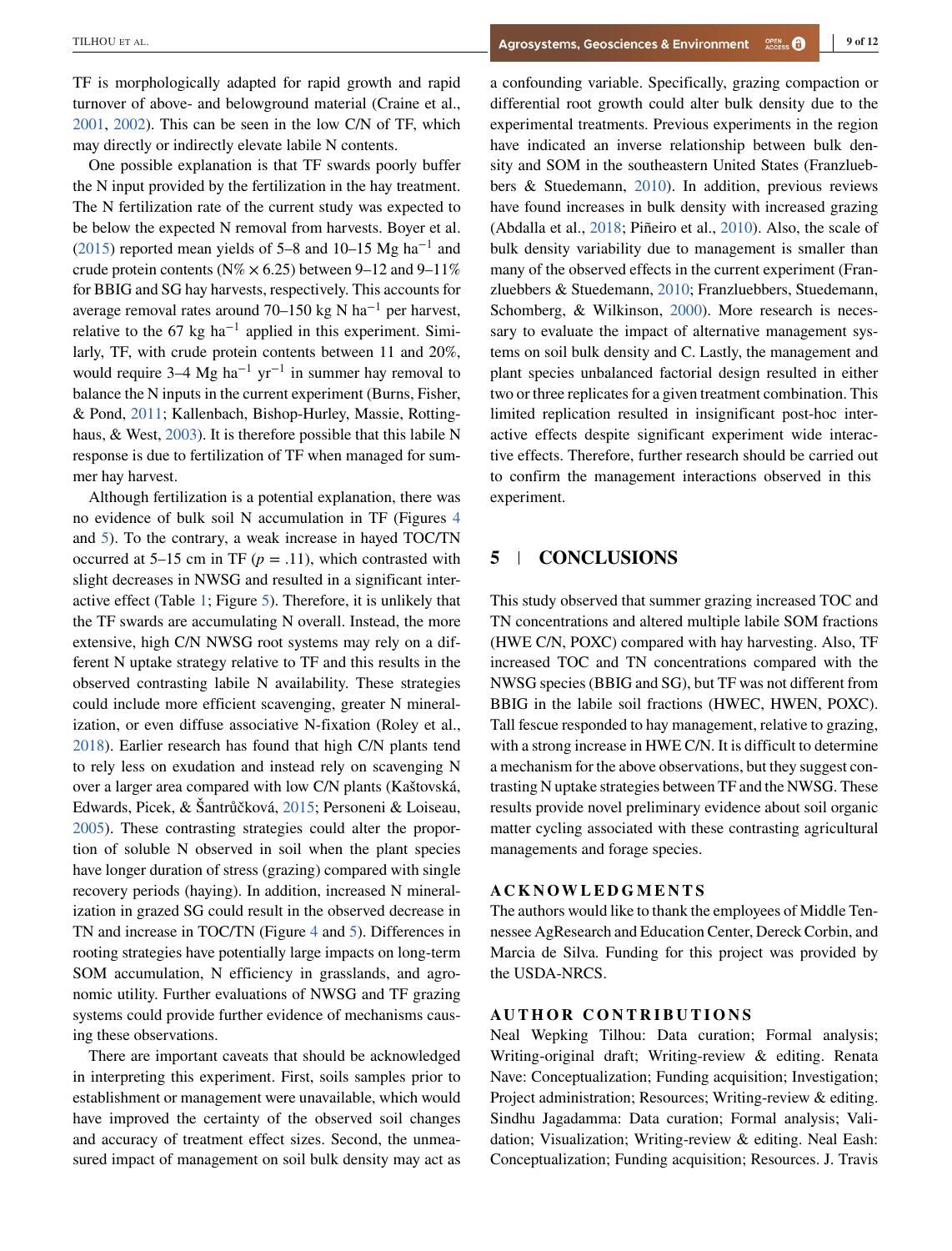<span id="page-9-0"></span>Mulliniks: Conceptualization; Funding acquisition; Project administration; Resources

#### **CONFLICT OF INTEREST**

The authors declare no conflict of interest.

**ORCID** *Neal Wepking Tilhou* [https://orcid.org/0000-0002-5221-](https://orcid.org/0000-0002-5221-1809) [1809](https://orcid.org/0000-0002-5221-1809)

*Renata L. G. Nave* <https://orcid.org/0000-0002-6872-8079> *Sindhu Jagadamma* [https://orcid.org/0000-0003-4831-](https://orcid.org/0000-0003-4831-3308) [3308](https://orcid.org/0000-0003-4831-3308)

- **REFERENCES** Abdalla, M., Hastings, A., Chadwick, D. R., Jones, D. L., Evans, C. D., Jones, M. B., ... Smith, P. (2018). Critical review of the impacts of grazing intensity on soil organic carbon storage and other soil quality indicators in extensively managed grasslands. *Agriculture, Ecosystems & Environment*, *253*(Supplement C), 62–81. [https://doi.org/10.](https://doi.org/10.1016/j.agee.2017.10.023) [1016/j.agee.2017.10.023](https://doi.org/10.1016/j.agee.2017.10.023)
- Adams, D. C., Nelsen, T. C., Reynolds, W. L., & Knapp, B. W. (1986). Winter grazing activity and forage intake of range cows in the Northern Great Plains. *Journal of Animal Science*, *62*(5), 1240–1246. <https://doi.org/10.2527/jas1986.6251240x>
- Ampleman, M. D., Crawford, K. M., & Fike, D. A. (2014). Differential soil organic carbon storage at forb- and grass-dominated plant communities, 33 years after tallgrass prairie restoration. *Plant and Soil*, *374*(1–2), 899–913. <https://doi.org/10.1007/s11104-013-1916-5>
- Awale, R., Emeson, M. A., & Machado, S. (2017). Soil organic carbon pools as early indicators for soil organic matter stock changes under different tillage practices in Inland Pacific Northwest. *Frontiers in Ecology and Evolution*, *5*, 96. [https://doi.org/10.3389/fevo.2017.](https://doi.org/10.3389/fevo.2017.00096) [00096](https://doi.org/10.3389/fevo.2017.00096)
- Blanco-Canqui, H., Gilley, J. E., Eisenhauer, D. E., Jasa, P. J., & Boldt, A. (2014). Soil carbon accumulation under switchgrass barriers. *Agronomy Journal*, *106*(6), 2185. [https://doi.org/10.2134/agronj14.](https://doi.org/10.2134/agronj14.0227) [0227](https://doi.org/10.2134/agronj14.0227)
- Boyer, C. N., Griffith, A. P., McIntosh, D. W., Bates, G. E., Keyser, P. D., & English, B. C. (2015). Breakeven price of biomass from switchgrass, big bluestem, and Indiangrass in a dual-purpose production system in Tennessee. *Biomass Bioenergy*, *83*, 284–289. [https://](https://doi.org/10.1016/j.biombioe.2015.10.006) [doi.org/10.1016/j.biombioe.2015.10.006](https://doi.org/10.1016/j.biombioe.2015.10.006)
- Bransby, D. I., McLaughlin, S. B., & Parrish, D. J. (1998). A review of carbon and nitrogen balances in switchgrass grown for energy. *Biomass Bioenergy*, *14*(4), 379–384. [https://doi.org/10.1016/S0961-](https://doi.org/10.1016/S0961-9534(97)10074-5) [9534\(97\)10074-5](https://doi.org/10.1016/S0961-9534(97)10074-5)
- Bu, X., Ding, J., Wang, L., Yu, X., Huang, W., & Ruan, H. (2011). Biodegradation and chemical characteristics of hot-water extractable organic matter from soils under four different vegetation types in the Wuyi Mountains, southeastern China. *European Journal of Soil Biology*, *47*(2), 102–107. [https://doi.org/10.1016/j.ejsobi.2010.11.](https://doi.org/10.1016/j.ejsobi.2010.11.009) [009](https://doi.org/10.1016/j.ejsobi.2010.11.009)
- Bu, X., Wang, L., Ma, W., Yu, X., McDowell, W. H., & Ruan, H. (2010). Spectroscopic characterization of hot-water extractable organic matter from soils under four different vegetation types along an elevation gradient in the Wuyi Mountains. *Geoderma*, *159*(1–2), 139–146. <https://doi.org/10.1016/j.geoderma.2010.07.005>
- Burns, J. C., Fisher, D. S., & Pond, K. R. (2011). Tall fescue forage mass and canopy characteristics on steer ingestive behavior and performance. *Crop Science*, *51*(4), 1850–1864. [https://doi.org/10.2135/](https://doi.org/10.2135/cropsci2010.10.0578) [cropsci2010.10.0578](https://doi.org/10.2135/cropsci2010.10.0578)
- Castellano, M. J., Mueller, K. E., Olk, D. C., Sawyer, J. E., & Six, J. (2015). Integrating plant litter quality, soil organic matter stabilization, and the carbon saturation concept. *Global Change Biology*, *21*(9), 3200–3209. <https://doi.org/10.1111/gcb.12982>
- Chamberlain, S. K., Paine, L. K., Harrison, J. L., & Jackson, R. D. (2012). Tradeoffs in performance of native warm-season grass cultivars and locally harvested seed managed for wildlife habitat or livestock production. *Agronomy Journal*, *104*(5), 1383–1391. [https://doi.org/10.](https://doi.org/10.2134/agronj2012.0045) [2134/agronj2012.0045](https://doi.org/10.2134/agronj2012.0045)
- Choat, W. T., Krehbiel, C. R., Duff, G. C., Kirksey, R. E., Lauriault, L. M., Rivera, J. D., ... Goad, C. L. (2003). Influence of grazing dormant native range or winter wheat pasture on subsequent finishing cattle performance, carcass characteristics, and ruminal metabolism. *Journal of Animal Science*, *81*(12), 3191–3201. [https://doi.org/10.2527/](https://doi.org/10.2527/2003.81123191x) [2003.81123191x](https://doi.org/10.2527/2003.81123191x)
- Conant, R. T., Cerri, C. E. P., Osborne, B. B., & Paustian, K. (2017). Grassland management impacts on soil carbon stocks: A new synthesis. *Ecological Applications*, *27*(2), 662–668. [https://doi.org/10.1002/](https://doi.org/10.1002/eap.1473) [eap.1473](https://doi.org/10.1002/eap.1473)
- Cotrufo, M. F., Wallenstein, M. D., Boot, C. M., Denef, K., & Paul, E. (2013). The Microbial Efficiency-Matrix Stabilization (MEMS) framework integrates plant litter decomposition with soil organic matter stabilization: Do labile plant inputs form stable soil organic matter? *Global Change Biology*, *19*(4), 988–995. [https://doi.org/10.1111/gcb.](https://doi.org/10.1111/gcb.12113) [12113](https://doi.org/10.1111/gcb.12113)
- Craine, J. M. (2006). Competition for nutrients and optimal root allocation. *Plant and Soil*, *285*(1–2), 171–185. [https://doi.org/10.1007/](https://doi.org/10.1007/s11104-006-9002-x) [s11104-006-9002-x](https://doi.org/10.1007/s11104-006-9002-x)
- Craine, J. M., Froehle, J., Tilman, D. G., Wedin, D. A., & and Chapin, III F. S. (2001). The relationships among root and leaf traits of 76 grassland species and relative abundance along fertility and disturbance gradients. *Oikos*, *93*(2), 274–285. [https://doi.org/10.1034/j.](https://doi.org/10.1034/j.1600-0706.2001.930210.x) [1600-0706.2001.930210.x](https://doi.org/10.1034/j.1600-0706.2001.930210.x)
- Craine, J. M., Tilman, D., Wedin, D., Reich, P., Tjoelker, M., & Knops, J. (2002). Functional traits, productivity and effects on nitrogen cycling of 33 grassland species. *Functional Ecology*, *16*(5), 563–574. [https://](https://doi.org/10.1046/j.1365-2435.2002.00660.x) [doi.org/10.1046/j.1365-2435.2002.00660.x](https://doi.org/10.1046/j.1365-2435.2002.00660.x)
- Crews, T. E., & Rumsey, B. E. (2017). What agriculture can learn from native ecosystems in building soil organic matter: A review. *Sustainability*, *9*(4), 578. <https://doi.org/10.3390/su9040578>
- Culman, S. W., Snapp, S. S., Freeman, M. A., Schipanski, M. E., Beniston, J., Lal, R., ... Wander, M. M. (2012). Permanganate oxidizable carbon reflects a processed soil fraction that is sensitive to management. *Soil Science Society of America Journal*, *76*(2), 494–504. <https://doi.org/10.2136/sssaj2011.0286>
- Culman, S. W., Snapp, S. S., Green, J. M., & Gentry, L. E. (2013). Shortand long-term labile soil carbon and nitrogen dynamics reflect management and predict corn agronomic performance. *Agronomy Journal*, *105*(2), 493. <https://doi.org/10.2134/agronj2012.0382>
- Doxon, E., Keyser, P. D., Bates, G. E., Harper, C. A., & Waller, J. (2011). Economic implications of growing native warm-season grasses for forage in the mid-south. SP 731-E. Knoxville: University of Tennessee Extension.
- Fernández-Romero, M. L., Clark, J. M., Collins, C. D., Parras-Alcántara, L., & Lozano-García, B. (2016). Evaluation of optical techniques for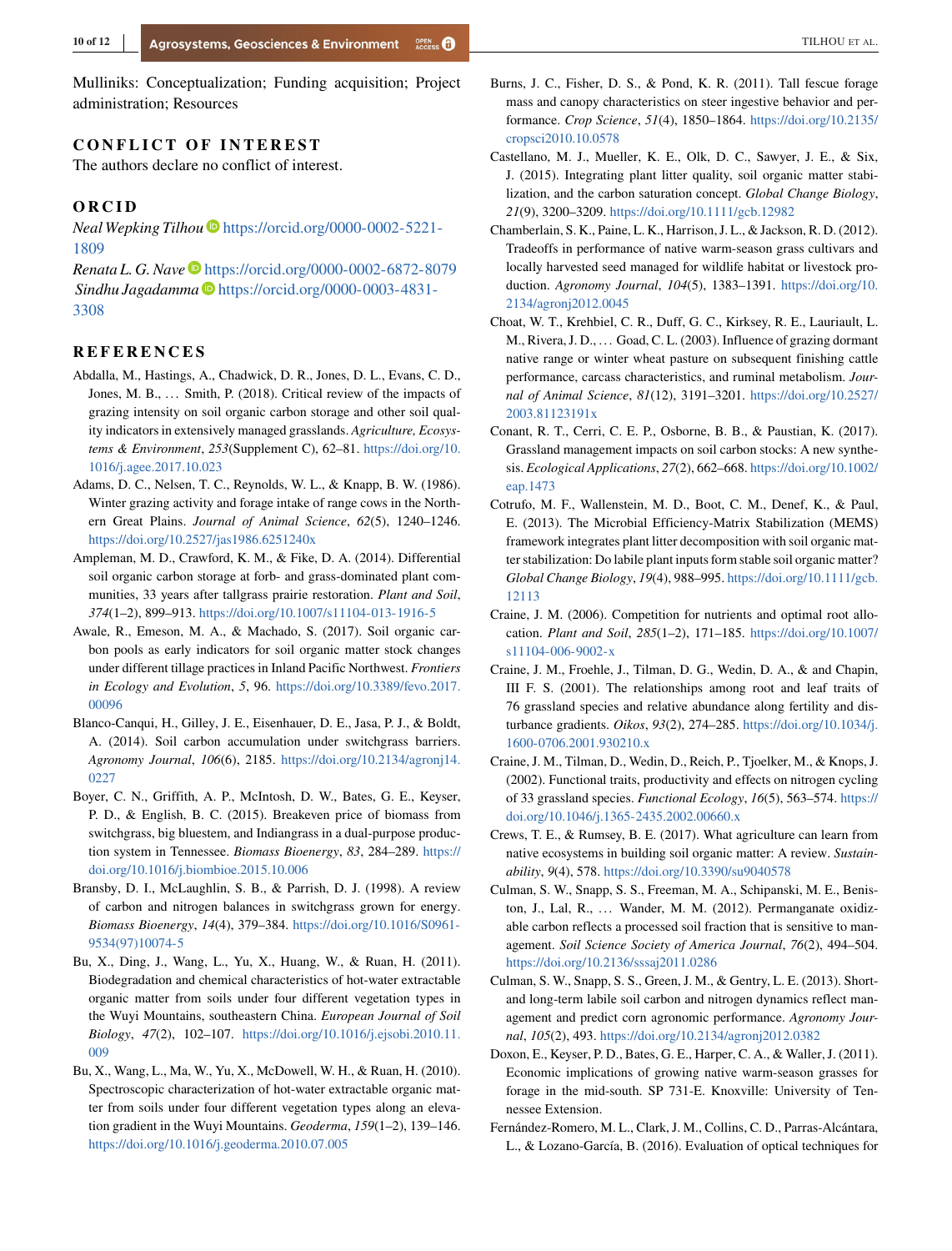<span id="page-10-0"></span>characterising soil organic matter quality in agricultural soils. *Soil and Tillage Research*, *155*, 450–460. [https://doi.org/10.1016/j.still.2015.](https://doi.org/10.1016/j.still.2015.05.004) [05.004](https://doi.org/10.1016/j.still.2015.05.004)

- Fine, A. K., van Es, H. M., & Schindelbeck, R. R. (2017). Statistics, scoring functions, and regional analysis of a comprehensive soil health database. *Soil Science Society of America Journal*, *81*(3), 589–601. <https://doi.org/10.2136/sssaj2016.09.0286>
- Fornara, D. A., Tilman, D., & Hobbie, S. E. (2009). Linkages between plant functional composition, fine root processes and potential soil N mineralization rates. *Journal of Ecology*, *97*(1), 48–56. [https://doi.](https://doi.org/10.1111/j.1365-2745.2008.01453.x) [org/10.1111/j.1365-2745.2008.01453.x](https://doi.org/10.1111/j.1365-2745.2008.01453.x)
- Franzluebbers, A. J., Endale, D. M., Buyer, J. S., & Stuedemann, J. A. (2012). Tall fescue management in the Piedmont: Sequestration of soil organic carbon and total nitrogen. *Soil Science Society of America Journal*, *76*(3), 1016–1026. <https://doi.org/10.2136/sssaj2011.0347>
- Franzluebbers, A. J., & Stuedemann, J. A. (2009). Soil-profile organic carbon and total nitrogen during 12 years of pasture management in the Southern Piedmont USA. *Agriculture, Ecosystems & Environment*, *129*(1–3), 28–36. <https://doi.org/10.1016/j.agee.2008.06.013>
- Franzluebbers, A. J., & Stuedemann, J. A. (2010). Surface soil changes during twelve years of pasture management in the Southern Piedmont USA. *Soil Science Society of America Journal*, *74*(6), 2131–2141. <https://doi.org/10.2136/sssaj2010.0034>
- Franzluebbers, A. J., Stuedemann, J. A., Schomberg, H. H., & Wilkinson, S. R. (2000). Soil organic C and N pools under long-term pasture management in the Southern Piedmont USA. *Soil Biology & Biochemistry*, *32*(4), 469–478. [https://doi.org/10.1016/S0038-0717\(99\)](https://doi.org/10.1016/S0038-0717(99)00176-5) [00176-5](https://doi.org/10.1016/S0038-0717(99)00176-5)
- Fribourg, H. A., & Bell, K. W. (1984). Yield and composition of tall fescue stockpiled for different periods. *Agronomy Journal*, *76*(6), 929. <https://doi.org/10.2134/agronj1984.00021962007600060016x>
- Fribourg, H. A., Hannaway, D. B., & West, C. P. (Eds.). (2009). *Tall fescue for the twenty-first century*. Madison, WI: ASA, CSSA, SSSA.
- Garten, C. T., & Wullschleger, S. D. (2000). Soil carbon dynamics beneath switchgrass as indicated by stable isotope analysis. *Journal of Environmental Quality*, *29*(2), 645–653. [https://doi.org/10.2134/](https://doi.org/10.2134/jeq2000.00472425002900020036x) [jeq2000.00472425002900020036x](https://doi.org/10.2134/jeq2000.00472425002900020036x)
- Gasch, C., Mathews, S., Deschene, A., Butcher, K., & DeSutter, T. (2020). Permanganate oxidizable carbon for soil health: Does drying temperature matter? *Agricultural & Environmental Letters*, *5*(1), 20019. <https://doi.org/10.1002/ael2.20019>
- Gelley, C., Nave, R. L. G., & Bates, G. (2016). Forage nutritive value and herbage mass relationship of four warm-season grasses. *Agronomy Journal*, *108*(4), 1603–1613. [https://doi.org/10.2134/agronj2016.01.](https://doi.org/10.2134/agronj2016.01.0018) [0018](https://doi.org/10.2134/agronj2016.01.0018)
- Ghani, A., Dexter, M., & Perrott, K. W. (2003). Hot-water extractable carbon in soils: A sensitive measurement for determining impacts of fertilisation, grazing and cultivation. *Soil Biology & Biochemistry*, *35*(9), 1231–1243. [https://doi.org/10.1016/S0038-0717\(03\)00186-X](https://doi.org/10.1016/S0038-0717(03)00186-X)
- Ghani, A., Sarathchandra, U., Ledgard, S., Dexter, M., & Lindsey, S. (2012). Microbial decomposition of leached or extracted dissolved organic carbon and nitrogen from pasture soils. *Biology and Fertility of Soils*, *49*(6), 747–755. <https://doi.org/10.1007/s00374-012-0764-4>
- Harper, C. A., Birckhead, J. L., Keyser, P. D., Waller, J. C., Backus, M. M., Bates, G. E., ... Brooke, J. M. (2015). Avian habitat following grazing native warm-season forages in the Mid-South United States. *Rangeland Ecology & Management*, *68*(2), 166–172. [https://doi.org/](https://doi.org/10.1016/j.rama.2015.01.005) [10.1016/j.rama.2015.01.005](https://doi.org/10.1016/j.rama.2015.01.005)
- Hickman, A. L. 2013. *Assessment of stockpiling methods to increase late summer and early fall forage biomass*. Retrieved from [https://](https://vtechworks.lib.vt.edu/handle/10919/22015) [vtechworks.lib.vt.edu/handle/10919/22015](https://vtechworks.lib.vt.edu/handle/10919/22015)
- Hurisso, T. T., Culman, S. W., Horwath, W. R., Wade, J., Cass, D., Beniston, J. W., ... Ugarte, C. M. (2016). Comparison of permanganateoxidizable carbon and mineralizable carbon for assessment of organic matter stabilization and mineralization. *Soil Science Society of America Journal*, *80*, 1352–1364. [https://doi.org/10.2136/sssaj2016.04.](https://doi.org/10.2136/sssaj2016.04.0106) [0106](https://doi.org/10.2136/sssaj2016.04.0106)
- Kallenbach, R. L., Bishop-Hurley, G. J., Massie, M. D., Rottinghaus, G. E., & West, C. P. (2003). Herbage mass, nutritive value, and ergovaline concentration of stockpiled tall fescue. *Crop Science*, *43*(3), 1001–1005. <https://doi.org/10.2135/cropsci2003.1001>
- Kaštovská, E., Edwards, K., Picek, T., & Šantrůčková, H. (2015). A larger investment into exudation by competitive versus conservative plants is connected to more coupled plant–microbe N cycling. *Biogeochemistry*, *122*(1), 47–59. [https://doi.org/10.1007/s10533-014-0028-](https://doi.org/10.1007/s10533-014-0028-5) [5](https://doi.org/10.1007/s10533-014-0028-5)
- Keyser, P. D., Holcomb, E. D., Lituma, C. M., Bates, G. E., Waller, J. C., Boyer, C. N., & Mulliniks, J. T. (2016). Forage attributes and animal performance from native grass inter-seeded with red clover. *Agronomy Journal*, *108*(1), 373–383. [https://doi.org/10.2134/agronj2015.](https://doi.org/10.2134/agronj2015.0198) [0198](https://doi.org/10.2134/agronj2015.0198)
- Koncz, P., Pintér, K., Balogh, J., Papp, M., Hidy, D., Csintalan, Z., . . . Nagy, Z. (2017). Extensive grazing in contrast to mowing is climatefriendly based on the farm-scale greenhouse gas balance. *Agriculture, Ecosystems & Environment*, *240*, 121–134. [https://doi.org/10.1016/j.](https://doi.org/10.1016/j.agee.2017.02.022) [agee.2017.02.022](https://doi.org/10.1016/j.agee.2017.02.022)
- Kravchenko, A. N., Guber, A. K., Razavi, B. S., Koestel, J., Quigley, M. Y., Robertson, G. P., & Kuzyakov, Y. (2019). Microbial spatial footprint as a driver of soil carbon stabilization. *Nature Communications*, *10*(1), 3121. <https://doi.org/10.1038/s41467-019-11057-4>
- Lal, R. (2004). Soil carbon sequestration impacts on global climate change and food security. *Science*, *304*(5677), 1623–1627. [https://doi.](https://doi.org/10.1126/science.1097396) [org/10.1126/science.1097396](https://doi.org/10.1126/science.1097396)
- Lambie, S. M., Ghani, A., Mudge, P. L., & Stevenson, B. A. (2019). Decadal changes in soil organic matter due to microaggregate and hot water extractable pools. *Soil Science Society of America Journal*, *83*(1), 78–85. <https://doi.org/10.2136/sssaj2018.04.0133>
- Liebig, M. A., Johnson, H. A., Hanson, J. D., & Frank, A. B. (2005). Soil carbon under switchgrass stands and cultivated cropland. *Biomass and Bioenergy*, *28*(4), 347–354. [https://doi.org/10.1016/j.biombioe.](https://doi.org/10.1016/j.biombioe.2004.11.004) [2004.11.004](https://doi.org/10.1016/j.biombioe.2004.11.004)
- Mahaney, W. M., Smemo, K. A., & Gross, K. L. (2008). Impacts of C4 grass introductions on soil carbon and nitrogen cycling in C3-dominated successional systems. *Oecologia*, *157*(2), 295–305. <https://doi.org/10.1007/s00442-008-1063-5>
- McFarlane, Z. 2018. Low-input heifer development using stockpiled native forages and protein supplementation. PhD diss., University of Tennessee-Knoxville. Retrieved from [https://trace.tennessee.edu/](https://trace.tennessee.edu/utk_graddiss/4877) [utk\\_graddiss/4877](https://trace.tennessee.edu/utk_graddiss/4877)
- McFarlane, Z. D., Boyer, C., & Mulliniks, J. (2018). Profitability of developing beef heifers on stockpiled winter forages. *The Journal of Applied Farm Economics*, *2*(2), 1–18. Retrieved from [https://docs.lib.](https://docs.lib.purdue.edu/jafe/vol2/iss2/1) [purdue.edu/jafe/vol2/iss2/1](https://docs.lib.purdue.edu/jafe/vol2/iss2/1)
- McSherry, M. E., & Ritchie, M. E. (2013). Effects of grazing on grassland soil carbon: A global review. *Global Change Biology*, *19*(5), 1347–1357. <https://doi.org/10.1111/gcb.12144>